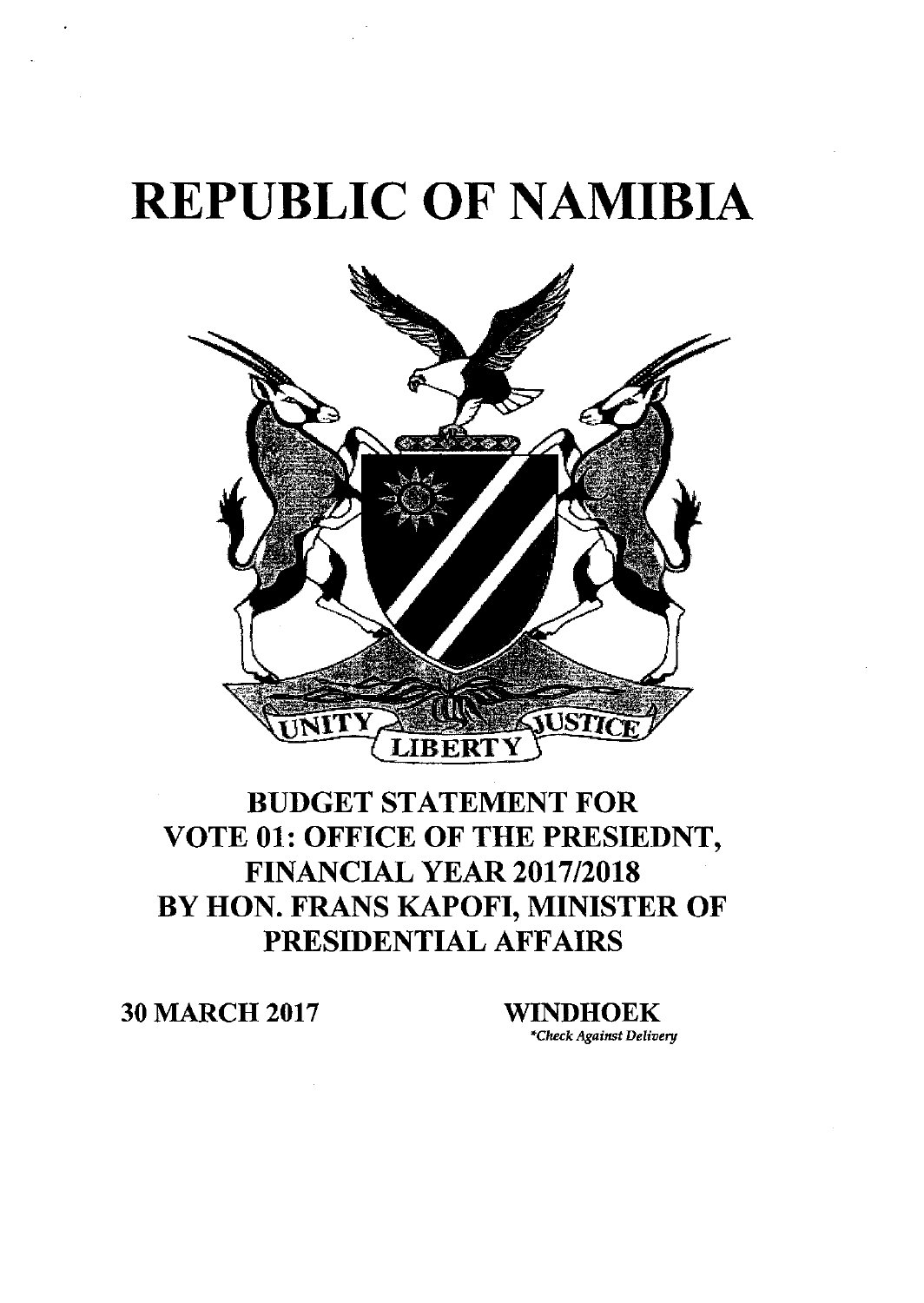## Honourable Speaker,

I rise to table the budget for Vote 1: Office of the President for the *2017/2018* Financial Year. At the outset, I wish to provide background information to set the context within which the budget for Vote 1 was prepared and is being motivated. The Namibian Constitution Third Amendment Act, 2014 (Act No.8 of 2014), established the Presidency. According to the Act, the Presidency consists of the President and the Vice President.

Organizationally and administratively, the Presidency consists of the following components, namely the Private Office of the President, the Office of the Vice President, Directorate Former Presidents Support Services, and the Departments responsible for Household and Administration; Executive Policy Services and Research, Veterans Affairs; and Marginalized Communities and Disability Affairs. The Minister of Presidential Affairs is part of these components.

In addition, personnel within the Presidency are responsible for providing support services to the First Lady and to former Heads of State. This new realignment has brought the issues dealing with veterans' affairs, marginalized communities and persons with disabilities directly under the purview of the Presidency.

It should be noted that there is an independent budget vote dealing with Veterans Affairs namely, Vote 31, which is tabled separately from Vote 1. Vote 31 is administered separately by an Accounting Officer (Permanent Secretary), separate from Vote 1. I wish to inform the House that in order to bring about greater administrative and co-ordination efficiencies, a process has been initiated to place the units dealing with persons with disabilities and marginalized communities under Vote 31. This process will be finalized soon.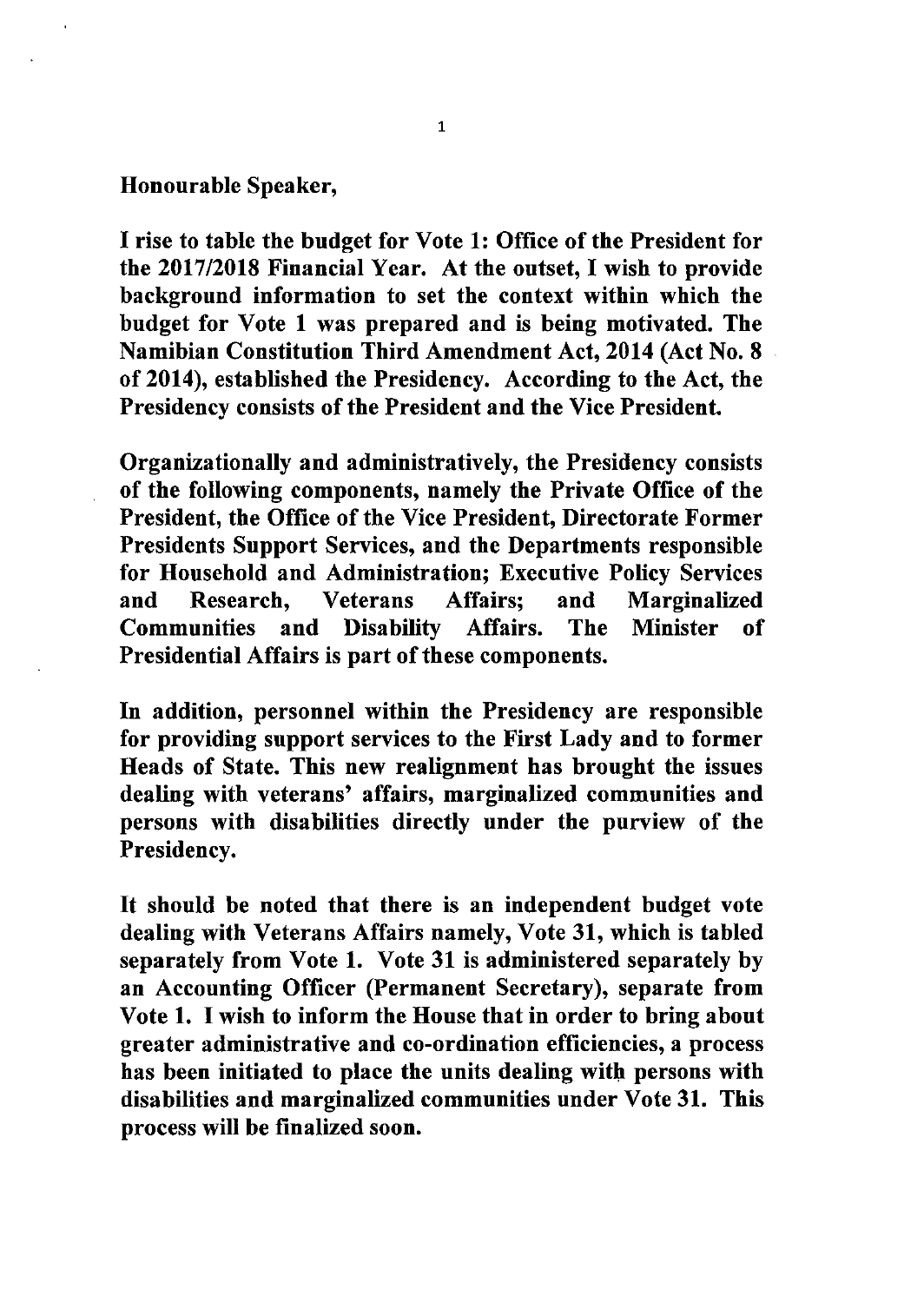For present purposes however, I will present the budget allocations as they appear in the Appropriation Bill.

Honourable Speaker,

The budget allocation for Vote 1 was compiled with a single purpose in mind, namely to secure resources in order to provide effective and efficient support services to enable the President to achieve his electoral mandate, given to him by 87 percent of Namibian voters.

Building on the enduring legacies left behind by our Founding President, H.E Sam Shafiishuna Nujoma and our Second President H.E Hifikepunye Pohamba, H.E. Dr. Hage Geingob has set his sights on delivering on the prosperity mandate for all Namibians.

In order to deliver on this bold vision, the President has conceived a number of strategies and policy interventions, foremost of which is the Harambee Prosperity Plan, which was launched last year and identifies specific areas and economic activities for accelerated implementation. Harambee has become part of the household lexicon here at home and abroad. This new narrative that our President introduced has been well received and gained traction. The implementation of these initiatives required the provision of adequate administrative support, and logistical services through a high performing support structure, while being fully aware and conscious of the financial constraints facing our country.

Our point of departure is that the tough times should not be seen as insurmountable impediments, but they should serve as a motivation for us to rededicate ourselves to the achievement of the goals we have set for ourselves. With this in mind, I find it appropriate to quote a proverb that says: when the going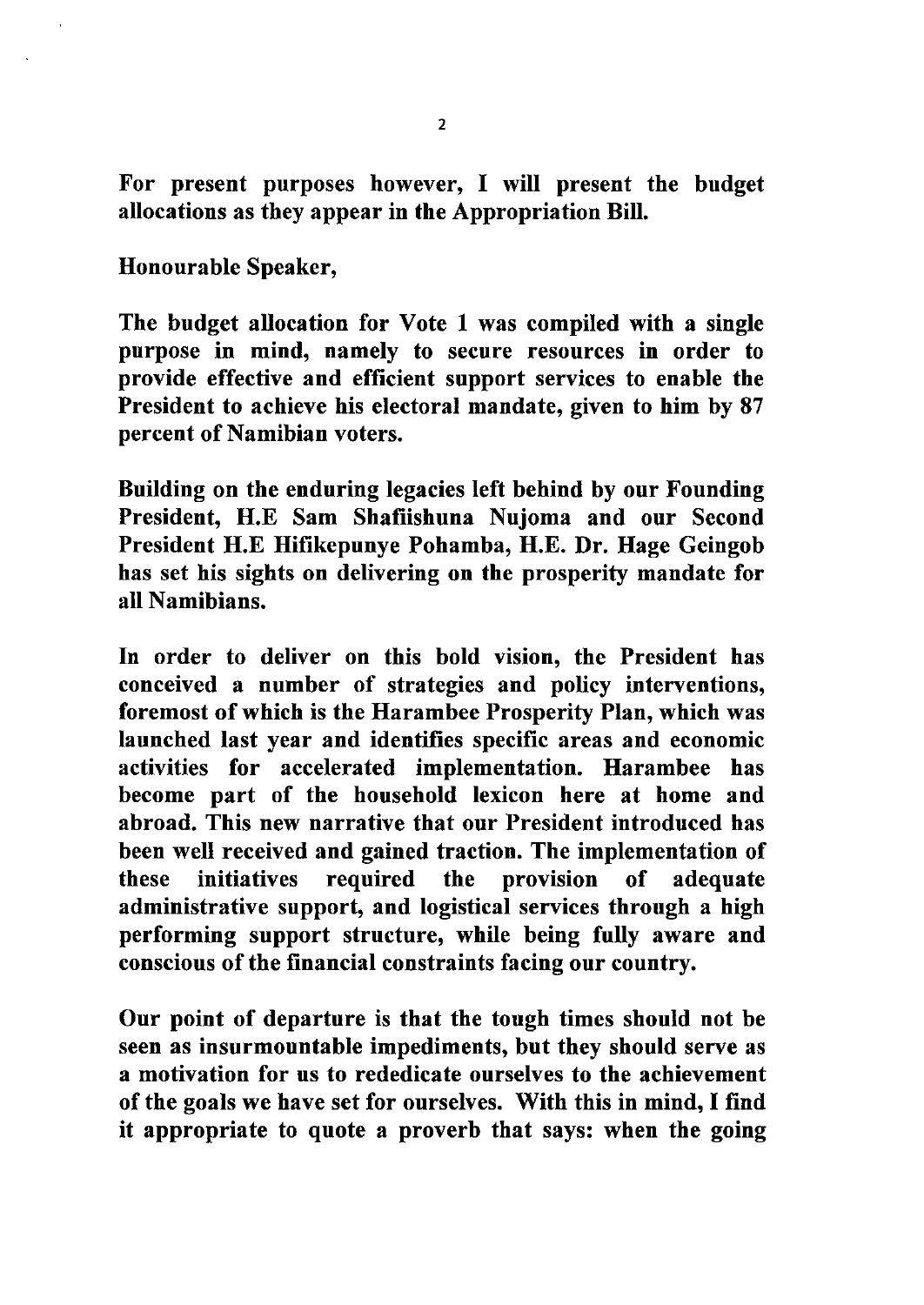gets tough, the tough get going. We will continue to forge ahead in executing our duties during these tough times. This is the context in which the budget for Vote 1 was prepared and is being motivated.

Honourable Speaker,

Recently, the President fulfilled one of his promises and voluntarily released the remuneration packages of all Public Office Bearers. It is unfortunate that the release of this information has been misinterpreted and used to cast aspersions on the person of the President and to second guess his actions. The President did what he did in the interest of promoting transparency and good governance. This should therefore be a welcome initiative.

The President has also led by example by donating a portion of his salary to poor communities. This is part of his personal contribution to the fight against poverty in our society. Some media houses have distorted this initiative by stating that the President makes up for the money through Daily Subsistence Allowances (DSA). It should be stated that DSA is provided strictly in line with established rules and regulations related to the upkeep of political office bearers and civil servants when they travel away from their duty stations. There is nothing sinister about it.

Aspersions have also been cast regarding the conditions of service of Presidential Advisors. As Dr. Geingob has pointed out, it was going to cost the country more if the high quality work being done by the advisors were to be outsourced to external consultants, on the basis of going market rates. These Presidential Advisors are Namibians who have served our country well to the best of their abilities.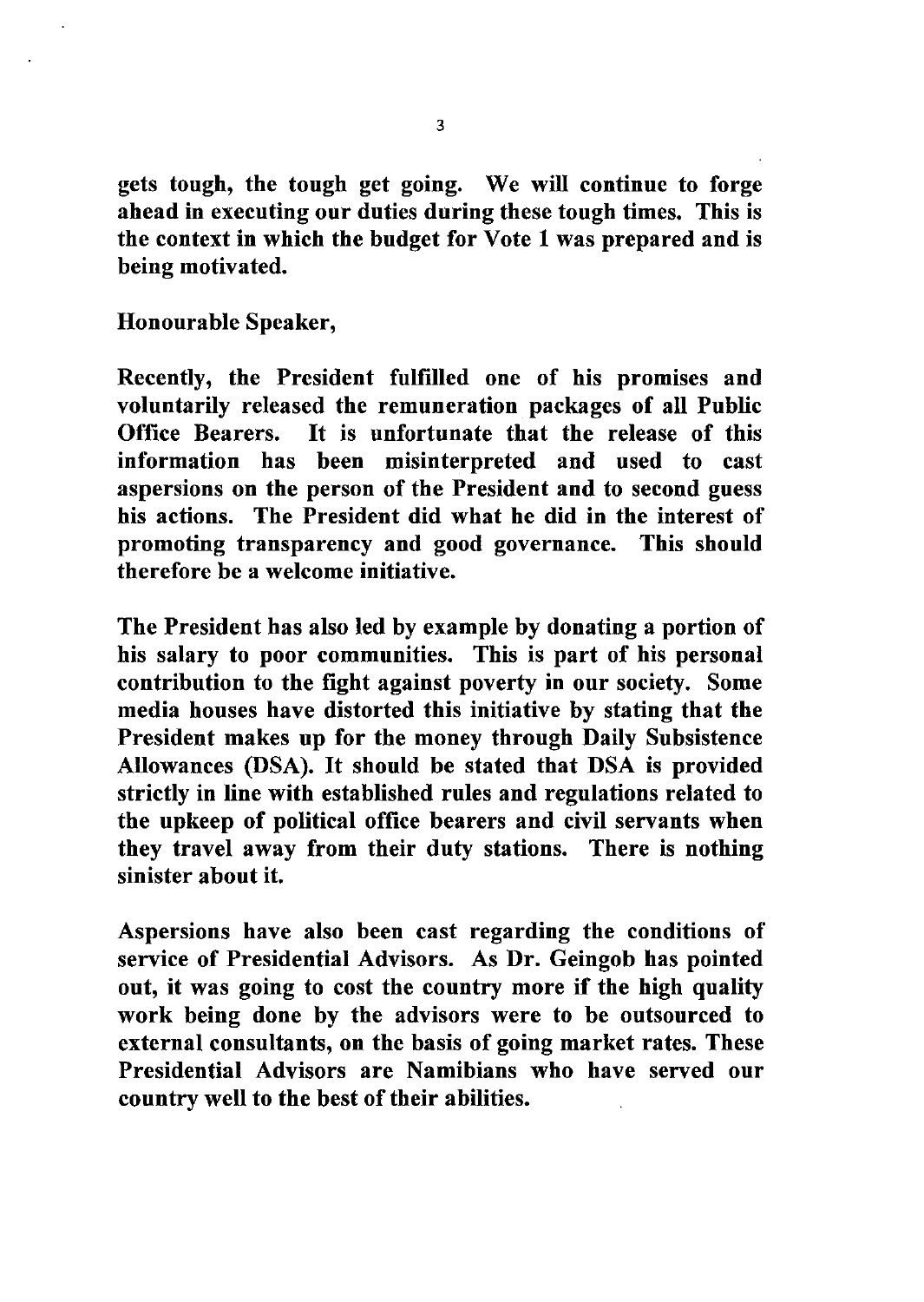Therefore, the recent diatribes and denunciations against the President and his office are uncalled for and counter productive. Let us all emulate the example set by our President and thereby contribute to the eradication of poverty in our country. I am happy to state that many Namibians, including the private sector have heeded this call.

Honourable Speaker,

The budget estimate for 2017/2018 Financial Year for Vote 1 is N\$604,584,000.00 (Six Hundred and Four Million, Five Hundred and Eight Four Thousand Namibia Dollars). In comparison with 2016/2017 Financial Year budget estimate, which was N\$ 642, 878, 000.00 (Six Hundred and Forty Two Million, Eight Hundred and Seventy Eight Thousand), this represents a reduction of *14%* or N\$35, 906, 200.00 (Thirty Five Million, Nine Hundred and Six Thousand and Two Hundred Namibia Dollars).

The budget appropriation to Vote 1: Office of the President is divided as follows:

(a) OPERATIONAL BUDGET: N\$458,507,000.00 (Four Hundred and Fifty Eight Million, Five Hundred and Seven Thousand Namibia Dollars).

(b) DEVELOPMENT BUDGET: N\$146,077,000-00 (One Hundred and Forty Six Million and Seventy Seven Thousand Namibia Dollars).

The budget allocation to the Office the President supports four (4) programmes namely:

- (a) Security Management and Support Services
- (b) Marignalised Communities
- (c) Protection of the National Constitution
- (d) Democracy Consolidation.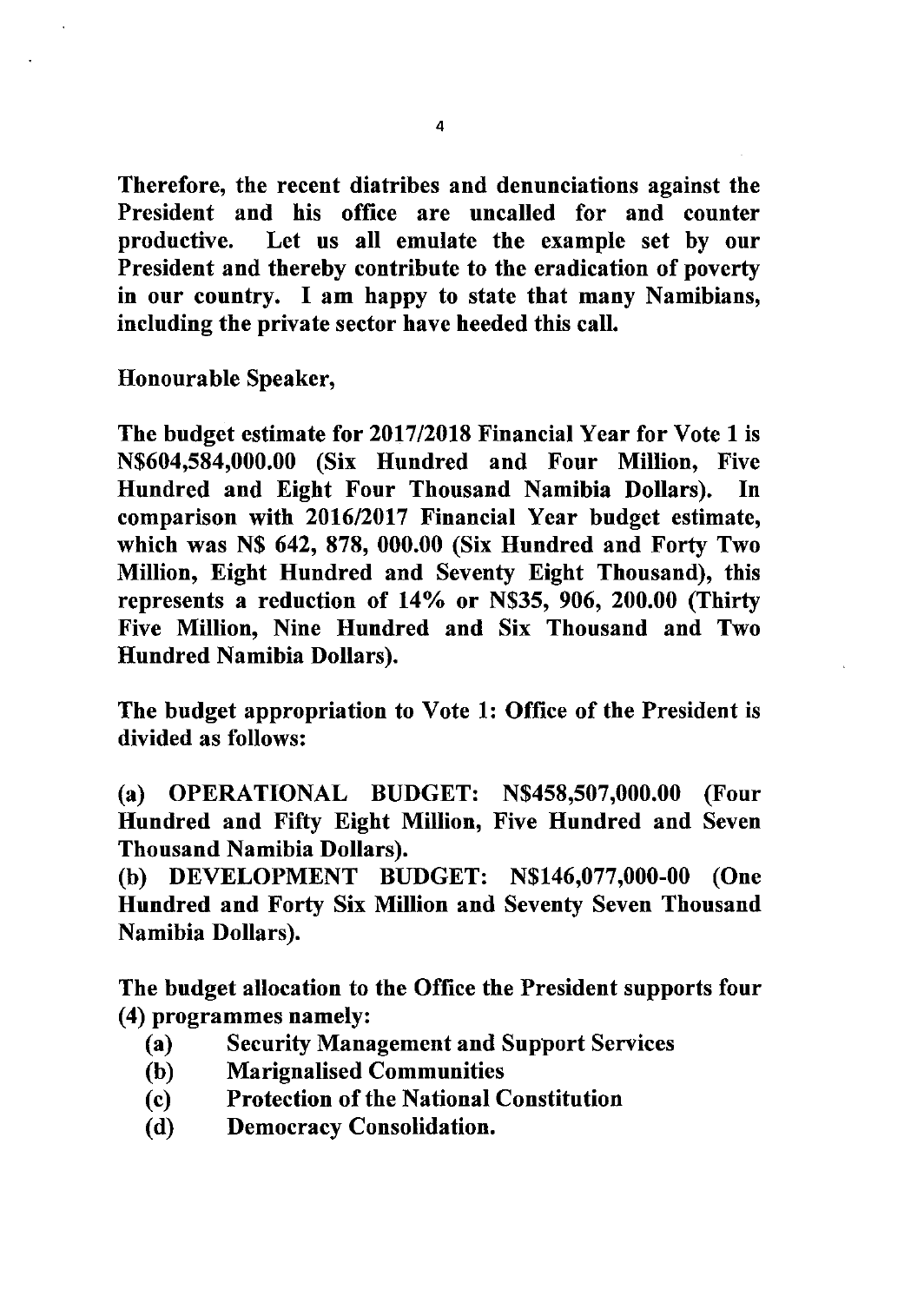I will discuss these programmes and their respective financial allocations in more detail.

Programme 1- Security Management and Support Services

This programme caters for ensuring national security through the operations of the Namibia Central Intelligence Service (NCIS). In the new Financial Year, the allocation to this programme is as follows:

| Operational        | $\,$                     | N\$218,101,000-00 |
|--------------------|--------------------------|-------------------|
| <b>Development</b> | $\overline{\phantom{a}}$ | N\$146,077,000-00 |
| Total              | $\overline{\phantom{0}}$ | N\$363,080,000-00 |

The budget allocation will ensure effective gathering of intelligence in order to detect threats to Namibia's constitutional and democratic order as well as sharing of intelligence with stakeholders and role players in order to protect the national interest of Namibia, whether political, economic, military or cultural. The main objective of the programme is to ensure that the NCIS detects and identifies threats or potential threats to the security of Namibia and thereby contributing to the maintenance of peace, security and stability in the country.

Programme 2 - Marginalized communities and Persons with **Disability** 

Our President made a conscious decision to bring greater visibility to issues affecting communities that face extreme poverty and exclusion from the social and economic mainstreams. In this regard, the Divisions dealing with these matters as well as those dealing with issues affecting persons with disabilities have been placed directly under the Presidency.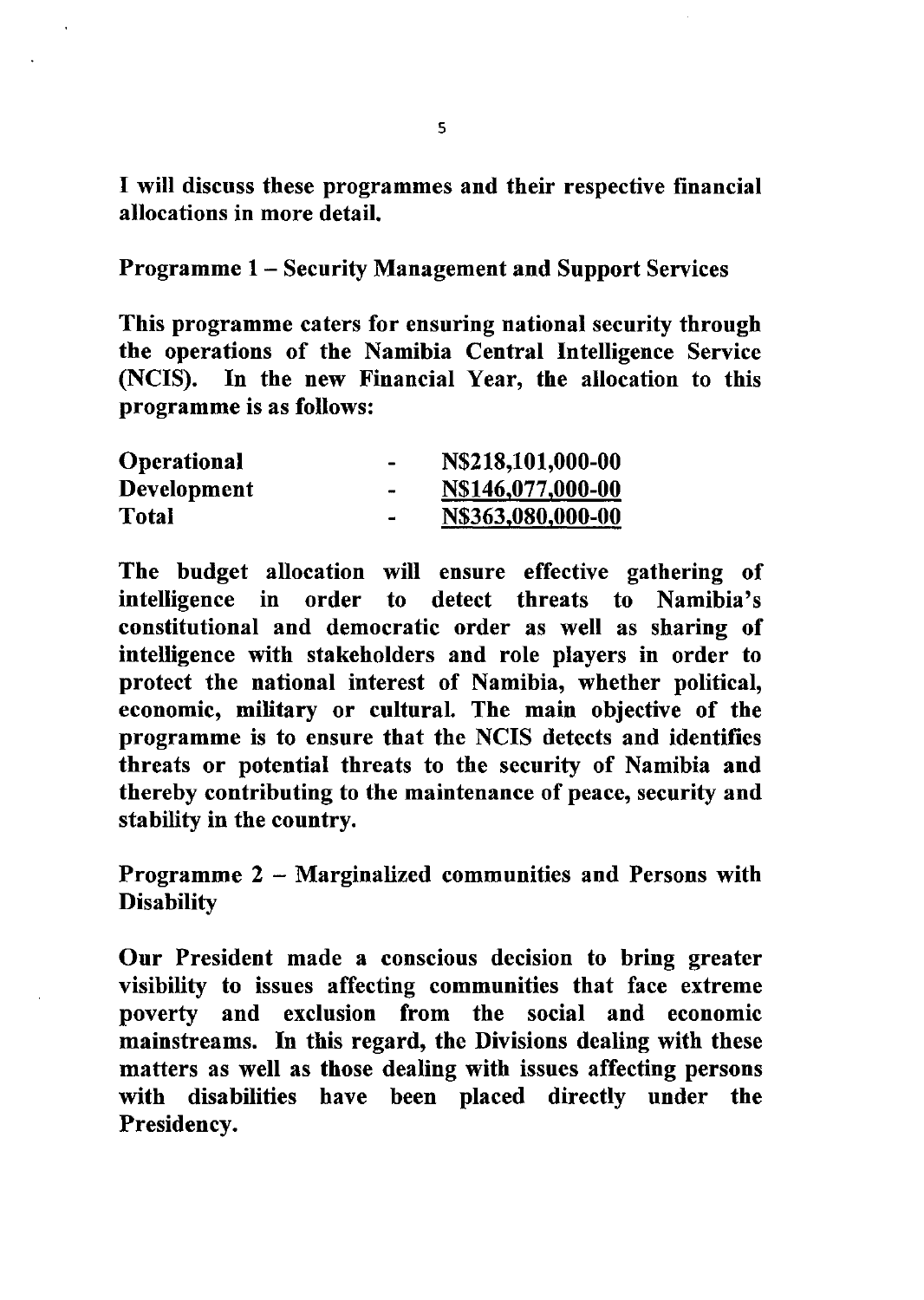With regard to marginalized communities, the allocation in the new Financial Year is:

| <b>Operational</b> |                |     | N\$ 65,807,000-00 |  |
|--------------------|----------------|-----|-------------------|--|
| Development        | $\blacksquare$ | NS. | $0-00$            |  |
| Total              |                |     | N\$ 65,807,000-00 |  |

These resources are used among other activities, to address the high illiteracy rate amongst San communities through the San Education Support Programme. The responsible Unit coordinates the identification of beneficiaries, facilitates enrolment of students in tertiary institutions and provides financial support to learners and students. It also coordinates the construction of school facilities and teachers houses at various settlement centres.

Another initiative under this programme is the Postresettlement Support Program for targeted communities. It includes the implementation of Agronomic and Horticultural projects as well as the supply of materials and equipment. Under this programme, San Communities from Oshivelo were relocated to Farm Ondera in the Oshikoto Region.

The allocation to the unit catering for People with Disabilities . IS:

| Operational        |                          | N\$32,448,000-00 |          |
|--------------------|--------------------------|------------------|----------|
| <b>Development</b> | $\sim$                   | NS               | $0 - 00$ |
| Total              | $\overline{\phantom{0}}$ | N\$32,448,000-00 |          |

With these resources, the unit will implement several key projects that were not implemented in the last Financial Year, including the Baseline Registration of Persons with Disabilities; Development of the National Disability Mainstreaming Plan, and the Restructuring of the Disability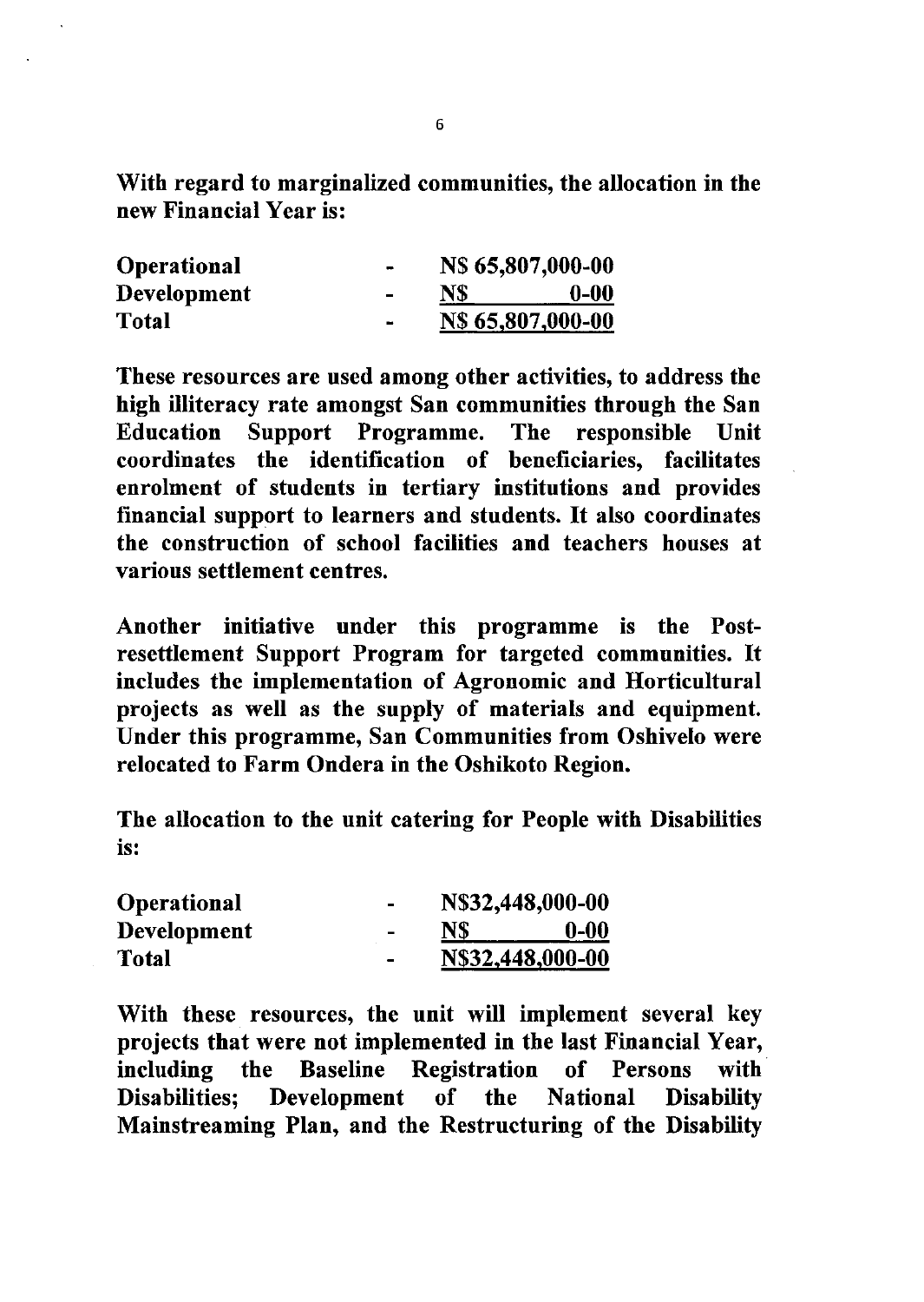Resource Centres. Other projects to be implemented during the *2017/18* Budget Cycle are:

- 1. Production of a directory for disability services,
- 2. Development of a checklist for accessibility compliance (Audit ),
- 3. Introduction of disability study programme at NUST with effect from July 2017 and many others.

It should be noted that, disability is a cross-cutting issue, thus all the *OIMIAs,* private sector, NGOs and development partners should continue to work together to accelerate the socio-economic integration of persons with disabilities on the basis of the "Whole of Government Approach" in the implementation of development programmes and projects. The Unit will, in this Financial Year, support the organizations of persons with disability, through capacity building and technical support. It will also develop customer service charter setting out commitments to better service delivery and customer care.

## Programme 3 - Protection of the National Constitution

The purpose of this programme is to comply with Chapter 5 and other relevant provisions of the Constitution in order to maintain peace and stability and good governance. It also supports the execution of executive functions; hosting of state and official functions and undertaking official missions locally and abroad.

The allocation is sub-divided into two, namely the Office of the President and the Office of the Vice President. For the Office of the President, the allocation is:

| <b>Operational</b> |           | N\$108,604,000-00 |          |
|--------------------|-----------|-------------------|----------|
| <b>Development</b> | <b>BM</b> | <b>NS</b>         | $0 - 00$ |
| Total              | -         | N\$108,604,000-00 |          |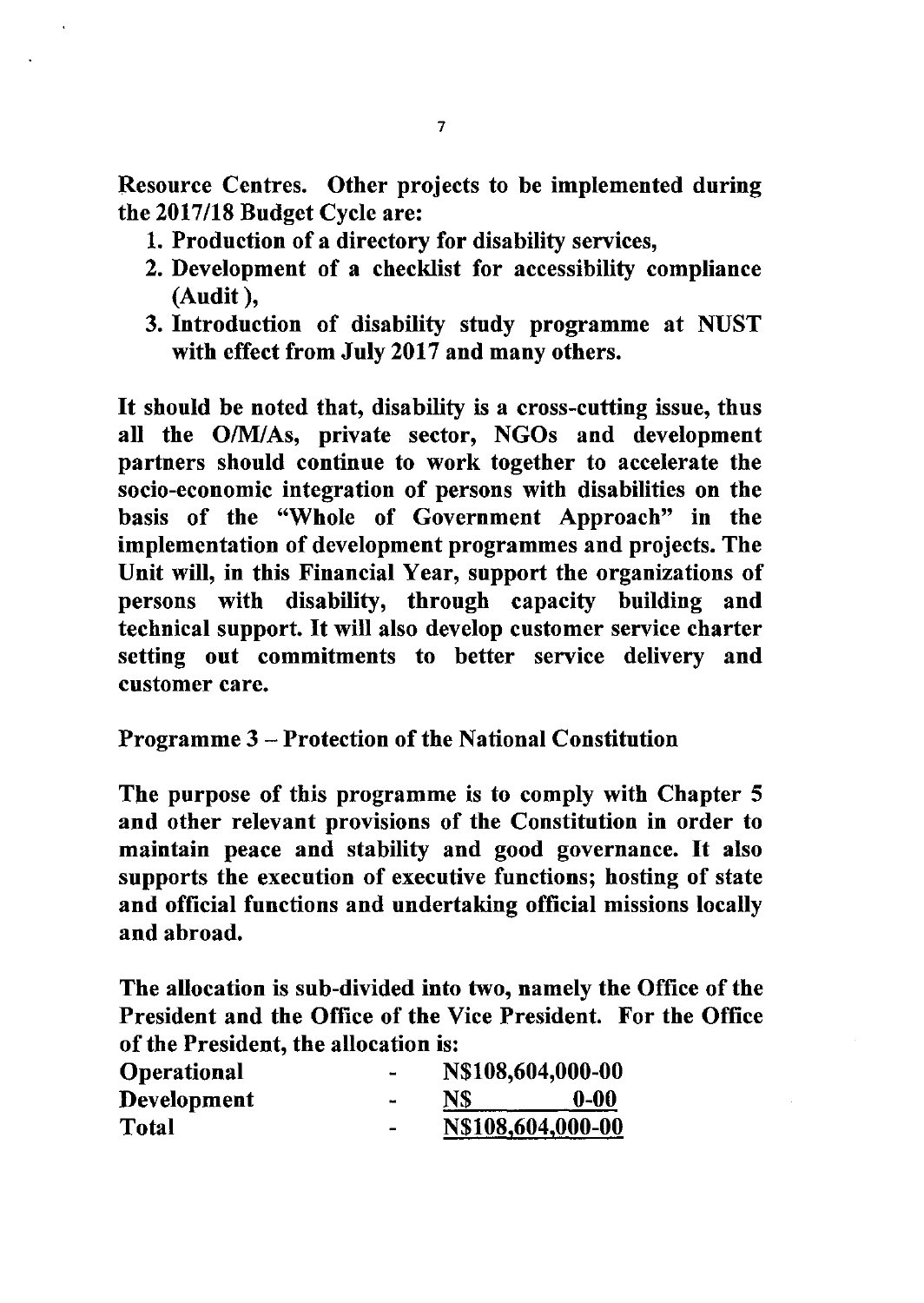| And, for the Vice President, the allocation is: |               |                   |                   |
|-------------------------------------------------|---------------|-------------------|-------------------|
| <b>Operational</b>                              |               | N\$ 11,508,000-00 |                   |
| <b>Development</b>                              | $\rightarrow$ | N\$               | $0-00$            |
| <b>Total</b>                                    | $\rightarrow$ |                   | N\$ 11,508,000-00 |

The execution of the budget allocation under this programmes aim to achieve several Strategic Outputs such as overall compliance with the Constitution; formulation and implementation of national development policies; effective and efficient execution of functions; strengthening and further consolidation of diplomatic relations; improvement of democratic governance; and the enhancement of trade and economic development among others.

Programme 4 - Democracy Promotion and Consolidation

The allocation under this programme covers expenditure related to the activities of the Former Presidents, for instance when they have to travel inside and outside the country for various reasons. The nation is aware that our Senior Statesmen, the Former Heads of State, are invited from time to time to lead election observer missions in the SADC Region and elsewhere on the continent. President Geingob has also established the Presidential Advisory Council, which provides a platform for our Former Heads of State to interact with the President on a regular basis and thereby contribute to the process of nation building and further consolidation of our democracy. These are important roles that, all of us, as Namibians should be proud of.

For the new Financial Year, the allocation is as follows:

| <b>Operational</b> | $\overline{\phantom{0}}$ | N\$23,137,000-00 |        |
|--------------------|--------------------------|------------------|--------|
| <b>Development</b> |                          | N\$              | $0-00$ |
| <b>Total</b>       | -                        | N\$23,137,000-00 |        |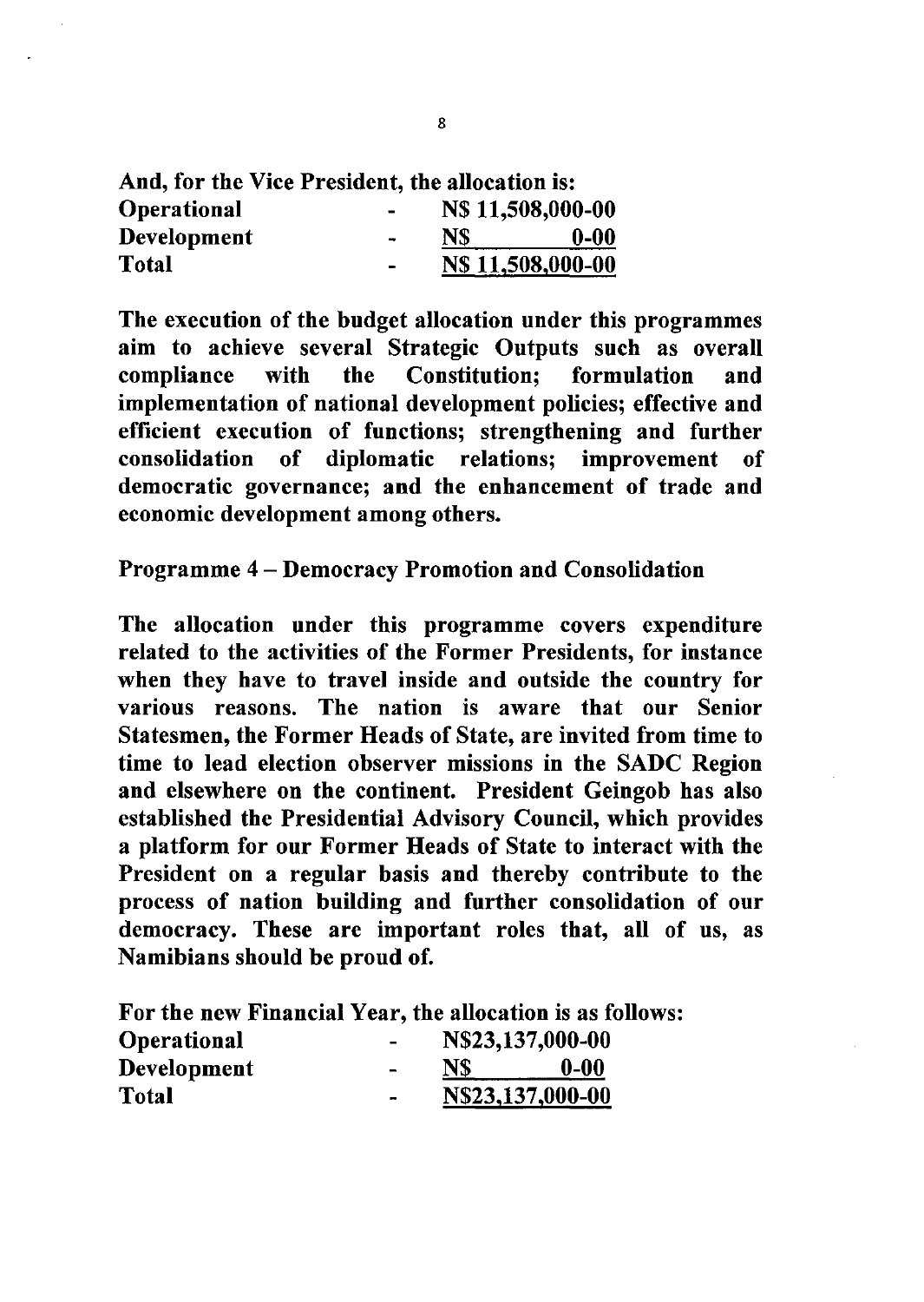From a strategic standpoint, the programme is complimentary to the work of the Head of State and aims to achieve several outputs related to improving democratic governance while supporting economic development and social advancement. These are noble objectives in the growth and consolidation of democracy in our country, as an actor on regional, continental and international stages.

Honourable Speaker,

As first citizen and our country's chief diplomat and guardian of the portal to the Namibian House, our President has a duty to interact with the rest of the world and to promote our national interests at different fora in the region, on the continent and in other parts of the world. The work that our President is doing is yielding tangible results.

Last year, we witnessed an oversubscribed and first of its kind Namibia International Investment Conference which attracted investors from different parts of the world. Several enquiries and follows ups have already been made regarding the implementation of these projects. We look forward to the creation of jobs, technology transfer and economic growth through the implementation of these projects.

It is true that, like other countries in the Region, Namibia is facing budgetary constraints and pressures. As such, the necessary adjustments had to be made in order to align expenditure to available resources. This demonstrates that the leadership of this country is prepared to take the tough decisions now in order to ensure a brighter future. That is what prudence calls for and we must remain fully confident in the leadership that our President has provided to the nation during these challenging times.